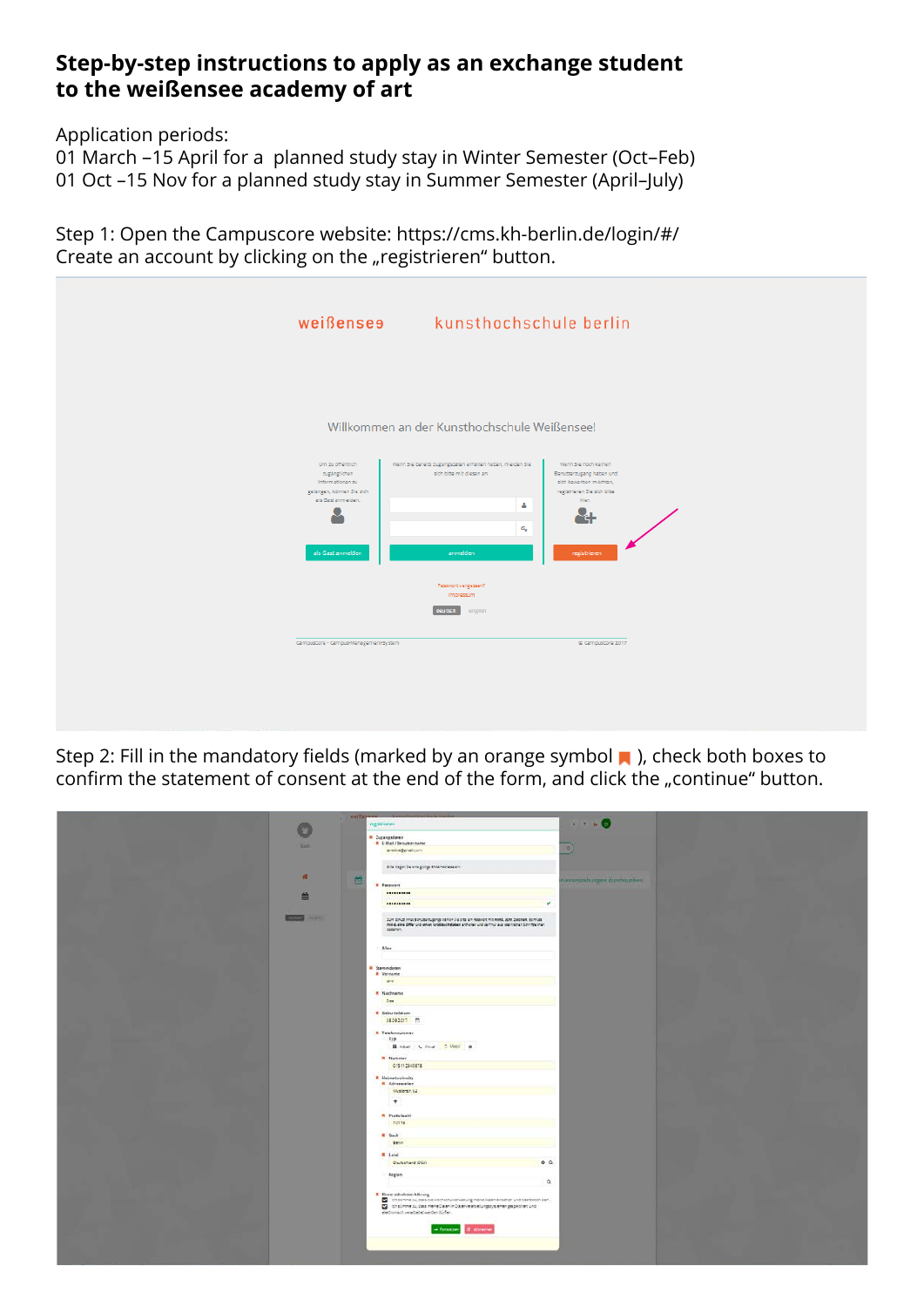Step 3: Once you have clicked OK, you should receive an email with the activation link.

|     | <b>Success</b>                                                                                                                                                                                                                                                                              |  |  |  |  |
|-----|---------------------------------------------------------------------------------------------------------------------------------------------------------------------------------------------------------------------------------------------------------------------------------------------|--|--|--|--|
| W 6 | Your user account has been created successfully. An activation link to confirm your e-mail<br>address has been sent to you by e-mail.                                                                                                                                                       |  |  |  |  |
|     | Note: Please make sure to explicitly use the activation link from the e-mail to finish the<br>registration process and activate your user account. Logging into the application is not possible<br>without proper activation.<br>$\vee$ OK                                                  |  |  |  |  |
|     |                                                                                                                                                                                                                                                                                             |  |  |  |  |
|     | Welcome to the Kunsthochschule Weißensee!                                                                                                                                                                                                                                                   |  |  |  |  |
|     | If you already received user credentials, please login with<br>You can login as a guest<br>If you do not have not<br>user in order to get to<br>registered yet and would<br>the provided data.<br>publicly accessible<br>like to apply, please sign<br>information<br>in for a now account. |  |  |  |  |

Step 4: Open the email and click on the activation link to create your account. If you did not receive an email, please check your spam folder!

| Von: no-reply@kh-berlin.de<br>Datum: 14:16<br>An: cms.a07@kh-berlin.org<br>Sehr geehrte_r<br>herzlich willkommen, Sie haben sich im Campusmanagementsystem der weißensee kunsthochschule berlin registriert.<br>Bitte verwenden Sie den folgenden Link, um die Registrierung zu bestätigen und Ihren Benutzer_innenzugang zu aktivieren: e95eb797-61c0-4259-b9ce-5892097a652e<br>Falls Sie keinen Benutzerzugang in unserem Campus-Management-System erstellt haben, ignorieren Sie bitte diese E-Mail. |
|---------------------------------------------------------------------------------------------------------------------------------------------------------------------------------------------------------------------------------------------------------------------------------------------------------------------------------------------------------------------------------------------------------------------------------------------------------------------------------------------------------|
|                                                                                                                                                                                                                                                                                                                                                                                                                                                                                                         |
|                                                                                                                                                                                                                                                                                                                                                                                                                                                                                                         |
|                                                                                                                                                                                                                                                                                                                                                                                                                                                                                                         |
|                                                                                                                                                                                                                                                                                                                                                                                                                                                                                                         |
|                                                                                                                                                                                                                                                                                                                                                                                                                                                                                                         |
|                                                                                                                                                                                                                                                                                                                                                                                                                                                                                                         |
|                                                                                                                                                                                                                                                                                                                                                                                                                                                                                                         |
| Für Fragen stehen wir gern zur Verfügung. Bitte wende Sie sich an:                                                                                                                                                                                                                                                                                                                                                                                                                                      |
| Friederike Schwemin: stud2@kh-berlin.de                                                                                                                                                                                                                                                                                                                                                                                                                                                                 |
| oder                                                                                                                                                                                                                                                                                                                                                                                                                                                                                                    |
| Leoni Adams: international@@kh-berlin.de                                                                                                                                                                                                                                                                                                                                                                                                                                                                |
| Mit freundlichen Grüßen                                                                                                                                                                                                                                                                                                                                                                                                                                                                                 |
| Ihr Referat Studienangelegenheiten                                                                                                                                                                                                                                                                                                                                                                                                                                                                      |
| Dear                                                                                                                                                                                                                                                                                                                                                                                                                                                                                                    |
| welcome, you have registered for the campusmangement system of weißensee school of art and design berlin;                                                                                                                                                                                                                                                                                                                                                                                               |
|                                                                                                                                                                                                                                                                                                                                                                                                                                                                                                         |
| please use the following link to confirm your registration and activate your user account: e95eb797-61c0-4259-b9ce-5892097a652e                                                                                                                                                                                                                                                                                                                                                                         |
| If you did not create a user account in our Campus Management System, please ignore this email.                                                                                                                                                                                                                                                                                                                                                                                                         |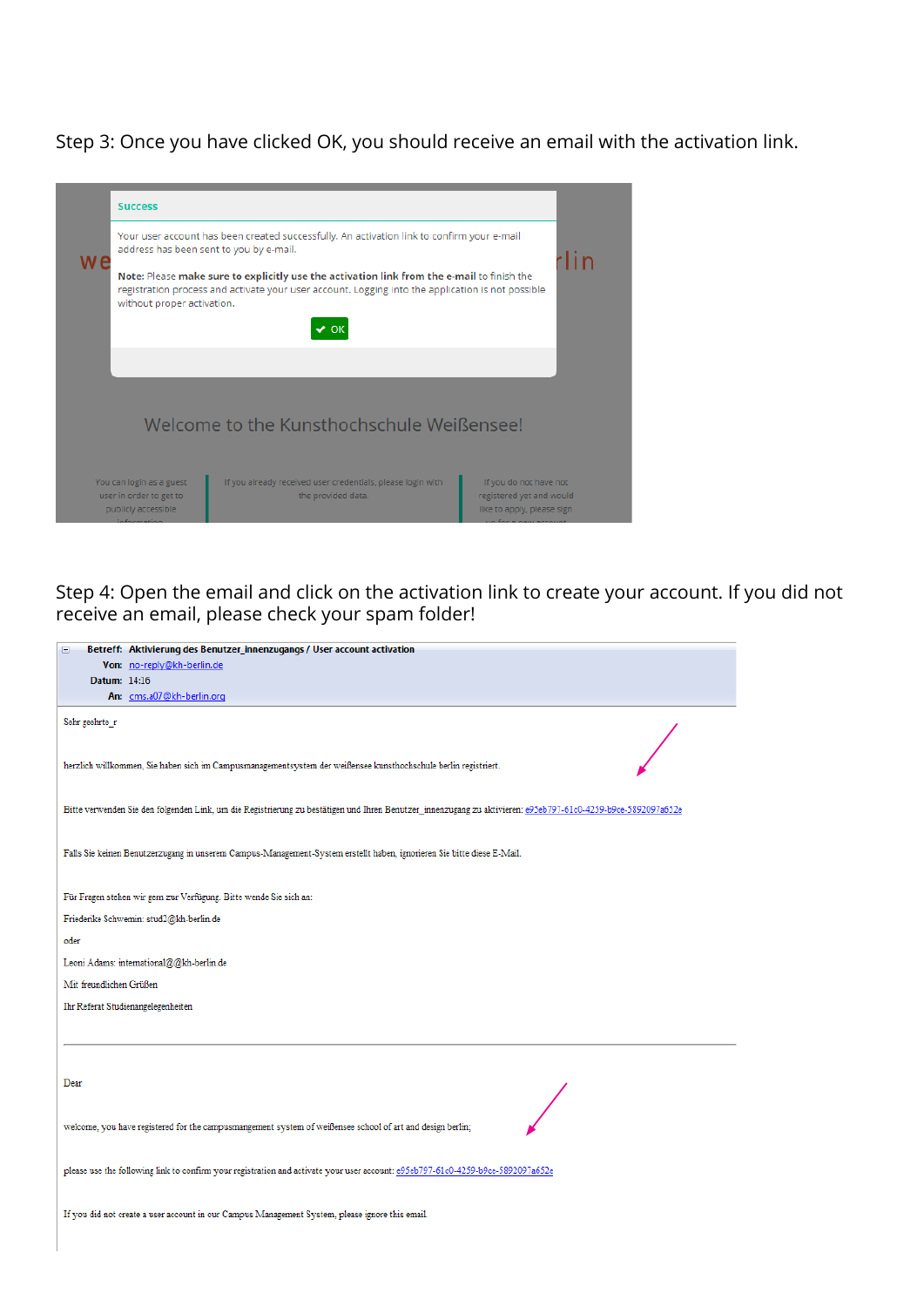Step 5: Log in to your account.

|                                                                                                                                                                            | weißenses kunsthochschule berlin                                                                                                                                                                                                                                               |                                                                                                                                                         |  |
|----------------------------------------------------------------------------------------------------------------------------------------------------------------------------|--------------------------------------------------------------------------------------------------------------------------------------------------------------------------------------------------------------------------------------------------------------------------------|---------------------------------------------------------------------------------------------------------------------------------------------------------|--|
| Um zu öffentlich<br>zugänglichen<br>Informationen zu<br>gelangen, können Sie sich<br>als Gast anmelden.<br>O<br>als Gast anmelden<br>CampusCore - Campus-Management-System | Willkommen an der Kunsthochschule Weißensee!<br>Wenn Sie bereits Zugangsdaten erhalten haben, melden Sie<br>sich bitte mit diesen an<br>å<br>janedoe@gmail.com<br>$a_{\!\scriptscriptstyle \bullet}$<br><br>anmelden<br>Passwort vergessen?<br>Impressum<br>deutsch<br>english | Wann Sie noch keinen<br>Benutzerzugang haben und<br>sich bewerben möchten.<br>registrieren Sie sich bitte<br>hler.<br>registrieren<br>C CampusCore 2017 |  |

Step 6: Once you are logged in, you have to click on the left site "Application" to get to the application form. Or enter the word "application" in the search field "entry points" to continue.

| <b>MM</b>                                                | weißensee<br>kunsthochschule berlin |                                       | $\sim$ 34                                                                                                                                                                            | $\Delta$                               |
|----------------------------------------------------------|-------------------------------------|---------------------------------------|--------------------------------------------------------------------------------------------------------------------------------------------------------------------------------------|----------------------------------------|
| Maxi Musterfrau<br>Applicant, Student, Student Assistant | $\Box$ Default                      |                                       |                                                                                                                                                                                      | <b>4</b> Create personal configuration |
|                                                          | <b>ENTRY POINTS</b>                 | TASKS O PENDING                       | CONTROL HELP                                                                                                                                                                         |                                        |
| Home<br>俗                                                | $\alpha$<br>ap                      | no data or missing access permissions | The following symbols always reside in the upper right hand<br>corner of all forms, tables etc. and represent the most<br>common functions you can use in our online services. Place |                                        |
| Applications<br>◢<br>Personal data<br>Δ                  | CREATE AND MANAGE YOUR APPLICATIONS |                                       | your mouse cursor above one of the symbols to get more<br>details.                                                                                                                   |                                        |
| english<br>deutsch                                       | SEE APPLICATIONS                    |                                       | ٠<br>CREATE                                                                                                                                                                          | <b>Contract</b><br>EDIT                |
|                                                          |                                     |                                       | $\checkmark$<br>SAVE                                                                                                                                                                 | $\oslash$<br>CANCEL                    |
|                                                          |                                     |                                       | ţ.<br>MORE ACTIONS                                                                                                                                                                   | $\alpha$<br>SEARCH                     |
|                                                          |                                     |                                       | MANDATORY INPUT                                                                                                                                                                      | <b>IMPORTANT INPUT</b>                 |
|                                                          |                                     |                                       | っ<br>HEI P                                                                                                                                                                           | $\sqrt{2}$<br><b>DEI OAD</b>           |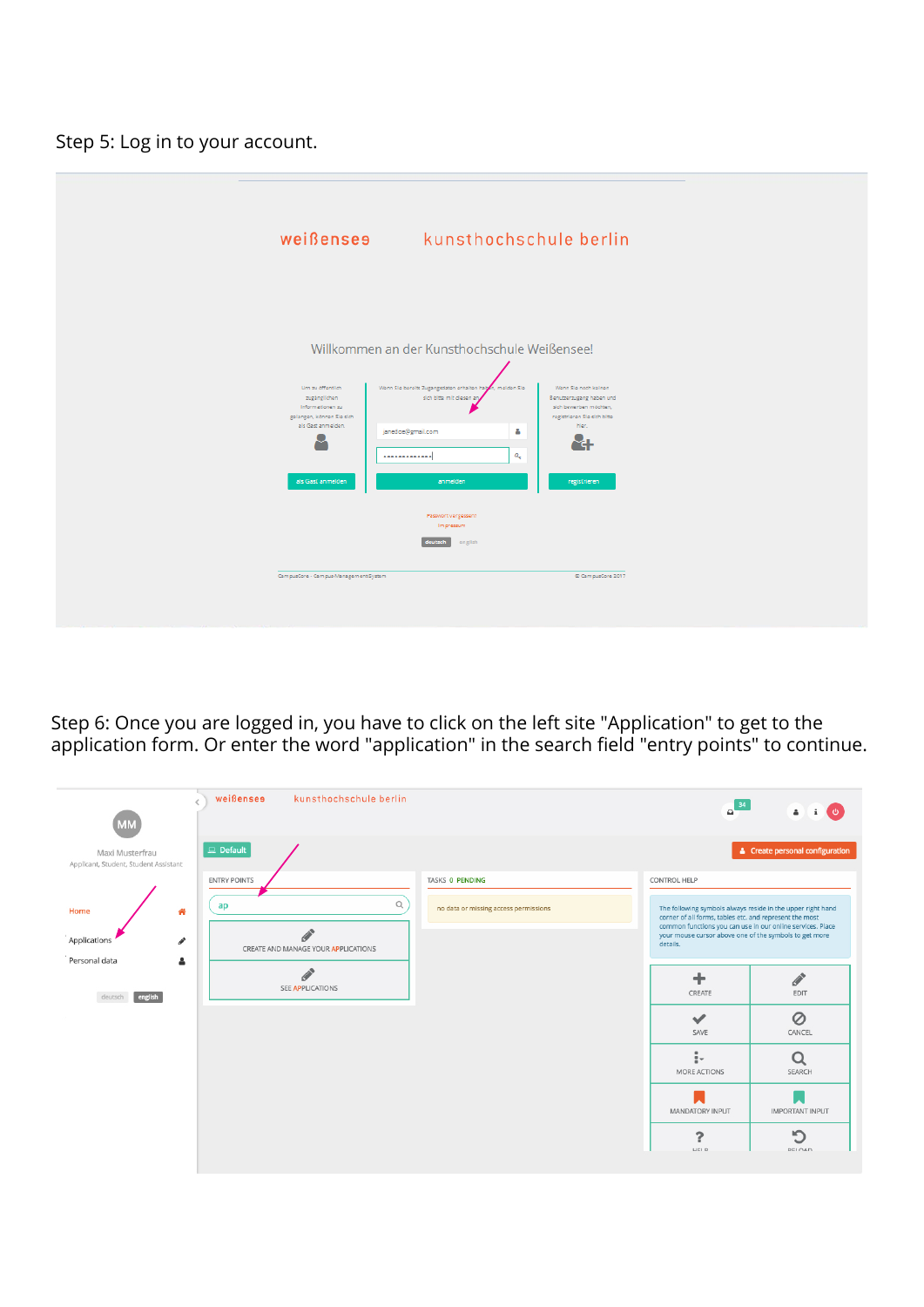Step 7: Create a new application by clicking on the plus (+) symbol on the top righthand side of the page.

| CN                                                  | weißenses<br>kunsthochschule berlin                                                                                                                                                                                                                                                                                                                                                                                                  | $\overline{\mathbf{a}}$<br>$A = 1 - 2$<br>$\theta$ |
|-----------------------------------------------------|--------------------------------------------------------------------------------------------------------------------------------------------------------------------------------------------------------------------------------------------------------------------------------------------------------------------------------------------------------------------------------------------------------------------------------------|----------------------------------------------------|
| Corrado Noventa<br>Applicant                        | All applications for a university place                                                                                                                                                                                                                                                                                                                                                                                              | search<br>$T + 1 + $<br>$\lambda$                  |
| Home<br>酱<br><b>Applications</b><br>P<br>Activities | The table below shows your applications with their respective status if you already created at least one.<br>A new application can be created by using the $\pm$ button at the top right corner of the table.<br>General help for handling this software can be found by clicking the ? button in top right corner of the software.<br>Good luck with your application.<br>$\Box$<br>Major<br>state:<br>Application number<br>Degree |                                                    |
| $\hat{m}$<br>Personal data<br>å                     |                                                                                                                                                                                                                                                                                                                                                                                                                                      |                                                    |
| autim engah                                         |                                                                                                                                                                                                                                                                                                                                                                                                                                      |                                                    |
|                                                     |                                                                                                                                                                                                                                                                                                                                                                                                                                      | $\bullet$                                          |
|                                                     | $0$ $0$ $\cdot$ $0$                                                                                                                                                                                                                                                                                                                                                                                                                  |                                                    |

Step 8: Select the major for which you would like to apply, the degree ("Exchange Program"), the applicaton regulation version, and click "continue".

|                                          | c Weitlensen<br><b>Kunsthochkchulk-berlin</b>                                                                                                                                | <b>Create new application</b><br>$\mathbf{H}$                                                                                                                                  |                      |
|------------------------------------------|------------------------------------------------------------------------------------------------------------------------------------------------------------------------------|--------------------------------------------------------------------------------------------------------------------------------------------------------------------------------|----------------------|
| Hellin Hitzy                             | All applications for a university place:                                                                                                                                     | <b>A</b> Course of studies                                                                                                                                                     | $+   -$<br>$T + 1 -$ |
| <b>Basical</b>                           | The table below shows your applications with their resp<br>A new application can be created by using the + button<br>General help for handling this software can be found by | Fine Arts / Painting<br><b>Fashion Design</b><br>Fine Arts / Sculpture<br>Fine Arts / Stage and Costume<br><b>Product Design</b><br><b>Spacial Strategies</b>                  |                      |
| <b>Home</b><br><b>Aggilications</b><br>× | Good lock with your application.                                                                                                                                             | Visual Communication<br><b>Textile and Surface Design</b>                                                                                                                      |                      |
| Personal data<br>1s<br><b>Hotel</b>      | <b>D</b> ANSWERP PLATES                                                                                                                                                      | <b>N</b> Degree<br>Exchange Program<br>Diploma<br>$\blacksquare$ Application regulation version<br>Exchange Studies Fine Arts / Painting<br>Ø cancel<br>$\rightarrow$ continue | 10.02                |
|                                          | $\bullet$ 0 $\bullet$ 0                                                                                                                                                      |                                                                                                                                                                                |                      |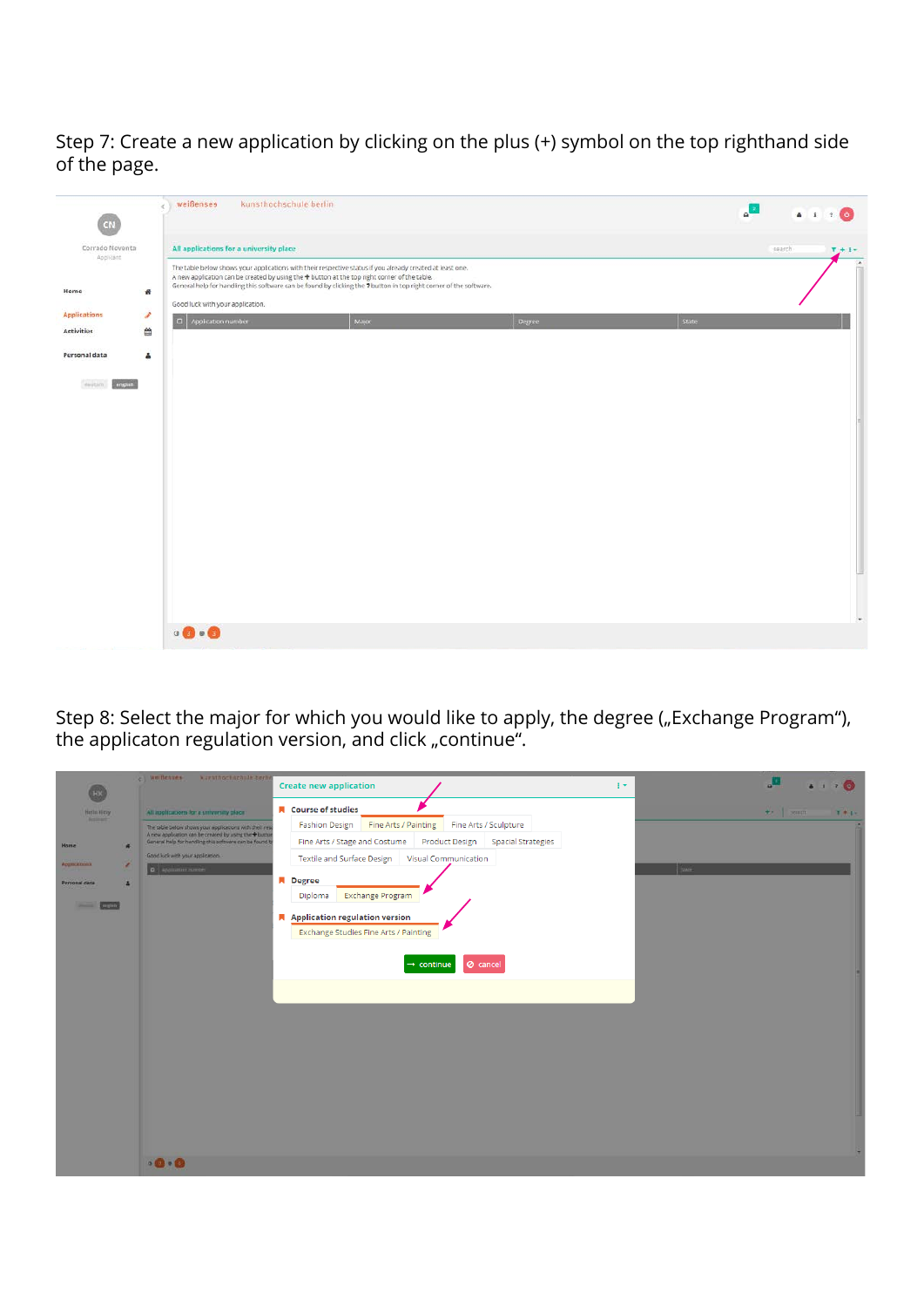Step 9: Check again that you are applying to the correct department, and click "continue".

| <b>HK</b><br>Hellis Kitty<br><b>Baltimore</b><br>Home<br>$\mathbf{r}$<br>Applications<br>$\overline{\phantom{a}}$<br><b>Personal data</b><br>$\overline{a}$ | c Weißenzes<br><b>Aunathochschule berlin-</b><br>All applications for a siniversity place.<br>The table below shows your applications with their respective status if you already creat<br>A new application can be created by using the $\blacklozenge$ button at the top right corner of the tab<br>General help for handling this software can be found by clicking the 2 button in top right<br>Good luck with your application.<br><b>B</b> Application Humber<br>$\alpha$   $\alpha$ = $\alpha$ = $\alpha$ = $\alpha$ = $\alpha$ = $\alpha$ = $\alpha$ = $\alpha$ = $\alpha$ = $\alpha$ = $\alpha$ = $\alpha$ = $\alpha$ = $\alpha$ = $\alpha$ = $\alpha$ = $\alpha$ = $\alpha$ = $\alpha$ = $\alpha$ = $\alpha$ = $\alpha$ = $\alpha$ = $\alpha$ = $\alpha$ = $\alpha$ = $\alpha$ = $\alpha$ = $\alpha$ = $\alpha$ = $\alpha$ | Create new application<br>A Application regulation version<br>Exchange Program in Fine Arts / Painting<br><b>Application period</b><br>14.09.2017, 00:00:00 - 15.11.2017, 23:59:00<br>Application record<br>Hello XXIV<br>$\qquad \qquad =\text{const.}\qquad \text{\textit{Q} \text{ mm}}\textit{m}$ | $\bullet \quad \bullet \quad \bullet \quad \bullet$<br>$\frac{1}{2} \sum_{i=1}^n \frac{1}{i!} \frac{1}{(i-1)!} \frac{1}{(i-1)!}$<br>$T + 1 -$<br>State<br>in progress |
|-------------------------------------------------------------------------------------------------------------------------------------------------------------|--------------------------------------------------------------------------------------------------------------------------------------------------------------------------------------------------------------------------------------------------------------------------------------------------------------------------------------------------------------------------------------------------------------------------------------------------------------------------------------------------------------------------------------------------------------------------------------------------------------------------------------------------------------------------------------------------------------------------------------------------------------------------------------------------------------------------------------|-------------------------------------------------------------------------------------------------------------------------------------------------------------------------------------------------------------------------------------------------------------------------------------------------------|-----------------------------------------------------------------------------------------------------------------------------------------------------------------------|
| <b>COM</b><br><b>State of D</b>                                                                                                                             | 0.0.0                                                                                                                                                                                                                                                                                                                                                                                                                                                                                                                                                                                                                                                                                                                                                                                                                                |                                                                                                                                                                                                                                                                                                       |                                                                                                                                                                       |

Step 10: This should take you to this page. The summary shows you which tabs have been filled out and completed and which tab you still have to edit.

| HK.                           | weißensen<br>kunsthachschule berlin                   |                                                                                                                                                                         | "П<br>$4 + 7$                                                                                                                                                                                                                                                                          |
|-------------------------------|-------------------------------------------------------|-------------------------------------------------------------------------------------------------------------------------------------------------------------------------|----------------------------------------------------------------------------------------------------------------------------------------------------------------------------------------------------------------------------------------------------------------------------------------|
| Helle Kitty<br>Applicant<br>面 | Summary<br>$\#$<br>Personal data                      | $D_{\text{eff}}$<br><b>Summary</b><br>Please complete your personal data and your curiculum vitae by calling up the individual tabs. Please pay particular attention to | All input provided during detailedling is saved permanently with the $\checkmark$ loon in the form's upper right corner. Not yet submitted applications can be<br>edited at any time.                                                                                                  |
| w<br><b>Home</b>              | Additional application data<br>Statutory declarations | the orange marked fields and confirm your entries with the check mark.<br>A Personal data Show missing information                                                      | 9 Do you require essistance?                                                                                                                                                                                                                                                           |
| <b>Applications</b><br>×      |                                                       | $\checkmark$ Additional application data<br>A Statutory declarations Show missing information                                                                           | + Withdraw not submitted application                                                                                                                                                                                                                                                   |
| Personal data<br>A            |                                                       |                                                                                                                                                                         | <b>Application overview</b>                                                                                                                                                                                                                                                            |
|                               | sity: F<br>É<br>Application to                        |                                                                                                                                                                         | State<br>In progress<br>First name<br>Hello<br>Last name<br>Kitty<br>Application number<br>EX200317<br>Degree<br><b>Exchange Program</b><br>Major<br>Fine Arts / Painting<br><b>Term (application period)</b><br>Summer semester 2018 (14.09.2017, 00:00:00 - 15.11.2017,<br>23:59:001 |
|                               |                                                       |                                                                                                                                                                         |                                                                                                                                                                                                                                                                                        |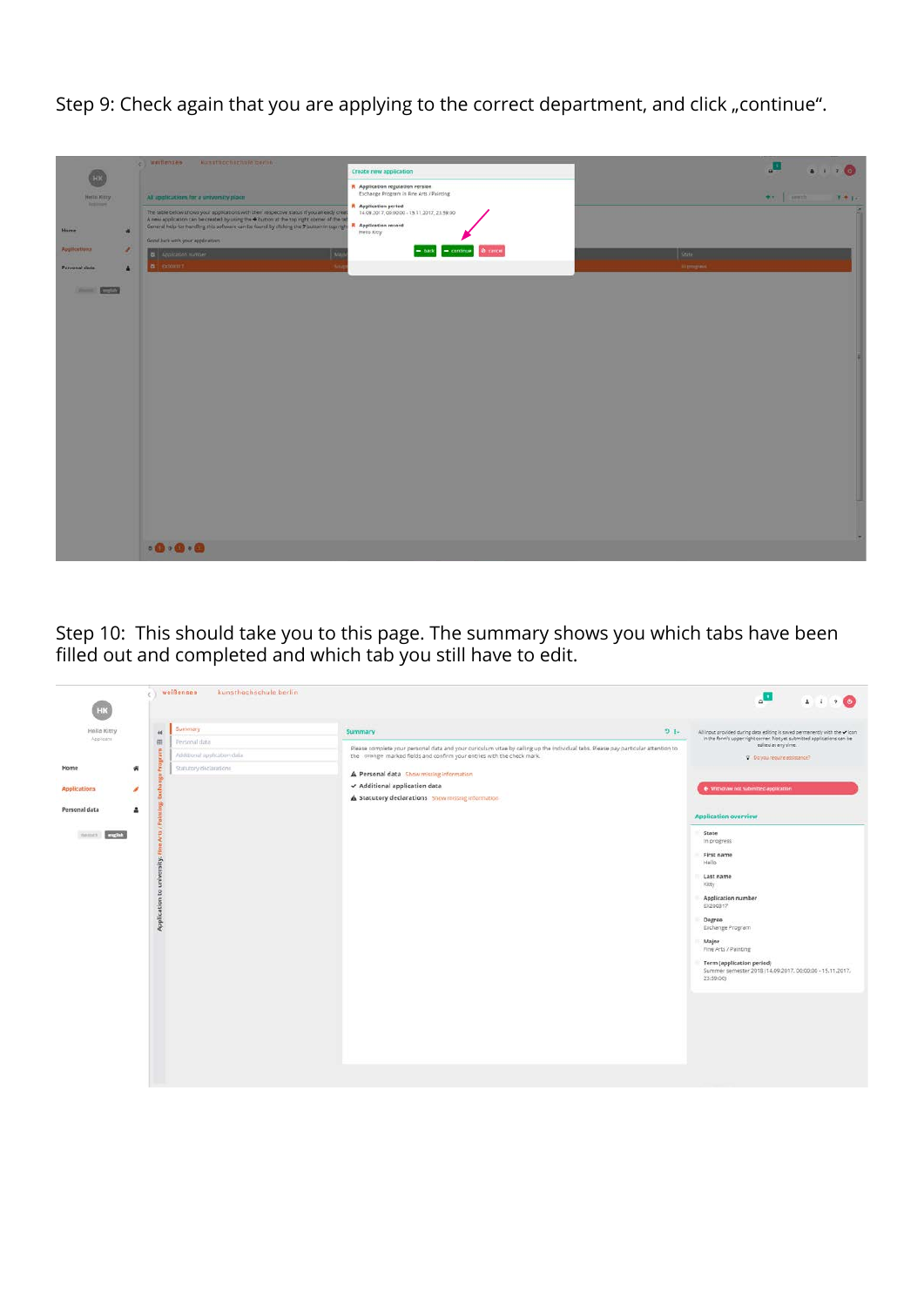Step 11: Start with the "Personal data" form. You can click on the pencil icon  $\bullet$  to edit the form. The information you provided upon registration of your user account are already included. Please check those for correctness.

| z.                                                                                                               | weißenses<br>kunsthochschule berlin                                                                |                                                                                                                                                                                                                                                                                                                                                                                                                                                                    | $\overline{\mathbf{u}}_{\alpha}$<br>4.1.7.0                                                                                                                                                                                                                                                                                           |
|------------------------------------------------------------------------------------------------------------------|----------------------------------------------------------------------------------------------------|--------------------------------------------------------------------------------------------------------------------------------------------------------------------------------------------------------------------------------------------------------------------------------------------------------------------------------------------------------------------------------------------------------------------------------------------------------------------|---------------------------------------------------------------------------------------------------------------------------------------------------------------------------------------------------------------------------------------------------------------------------------------------------------------------------------------|
| Corrado Noventa<br>Applicant                                                                                     | Personal data<br>$\mathsf{H}$<br>$\equiv$<br>Additional application data<br>Statutory declarations | Personal data<br>Photo                                                                                                                                                                                                                                                                                                                                                                                                                                             | $2.1 -$<br>All input provided during data editing is seved permanently with the v loon in the<br>form's upper right corner. Not yet submitted applications can be edited at any time.<br>2 Do you maybe assistance?                                                                                                                   |
| Home.<br>×.<br><b>Applications</b><br>s<br>首<br><b>Activities</b><br>Personal data<br>٠<br>Annual <b>English</b> | 룳<br>$\overline{z}$<br>å<br>$\overline{a}$                                                         | First name<br>Corrado<br><b>A</b> Last name<br>Noventa<br>R Phone numbers<br>Type<br><b>同</b> Work<br><b>R</b> Number<br>L 03012345<br>R Gender<br>C female<br><b>R</b> Date of birth<br>19.03.1957<br><b>R</b> Place of birth<br>Novi Ligure<br><b>R</b> Country of birth<br>Italy (ITA)<br>Birth name<br>N Nationalities (max. 2)<br>italian<br><b>N</b> Home residence<br><b>XXX</b><br>00118 Roma<br>Italy (ITA)<br>E-mail / username<br>cms.a05@kh-berlin.org | + Withdraw not submitted application<br>Application overview<br>State<br>In progress<br>First name<br>Corrado<br>Last name<br>Noventa<br>Application number<br>EX200017<br>Degree<br>Exchange Program<br>Major<br>Fine Arts / Painting<br>Term (application period)<br>Summer term 2018 (14.09.2017, 00:00:00 - 15.11.2017, 23:59:00) |

Step 12: Please note that all fields with the orange symbol  $\blacksquare$  are mandatory. When you have filled out the form, save by clicking on the check icon  $\blacktriangledown$  and continue with the "Additional application data" form.

| оN                            |   | weißensee<br>kunsthochschule berlin      |                                                                                                          |        | $\blacksquare_a$<br>$4 + 100$                                                                                                                                              |
|-------------------------------|---|------------------------------------------|----------------------------------------------------------------------------------------------------------|--------|----------------------------------------------------------------------------------------------------------------------------------------------------------------------------|
| Corrado Noventa<br>Applicant  |   | Personal data<br>44                      | Personal data                                                                                            | $01 -$ | All input provided during data editing is saved permanently with the v loon in the<br>form's upper right corner. Not yet submitted applications can be edited at any time. |
|                               |   | $\equiv$<br>Additional application data. | Photo                                                                                                    |        |                                                                                                                                                                            |
|                               |   | Statutory declarations                   | 土                                                                                                        |        | P Op you require assistance?                                                                                                                                               |
| Home                          | 4 |                                          | <b>R</b> First name                                                                                      |        |                                                                                                                                                                            |
|                               |   |                                          | Corrado                                                                                                  |        | + Withdraw not submitted application                                                                                                                                       |
| <b>Applications</b>           | s |                                          | <b>M</b> Last name                                                                                       |        |                                                                                                                                                                            |
| Activities                    | 曲 |                                          | Noventa                                                                                                  |        | Application overview                                                                                                                                                       |
| Personal data<br>Autor: 10022 | ٠ |                                          | <b>R</b> Phone numbers<br>Type<br><b>R</b> Work & Private D Mobile O                                     |        | State<br>In progress<br>First name<br>Corrado                                                                                                                              |
|                               |   | 75                                       | <b>A</b> Number                                                                                          |        |                                                                                                                                                                            |
|                               |   |                                          | 03012345                                                                                                 |        | Last name<br>Noventa                                                                                                                                                       |
|                               |   | w<br>appli<br>$\overline{z}$             | ۰<br>A Gender<br>12 female of male.<br><b>R</b> Date of birth<br>19.03.1957 章<br><b>R</b> Place of birth |        | Application number<br>EX200017<br>Degree<br>Exchange Program<br>Major<br>Fine Arts / Painting<br>Term (application period)                                                 |
|                               |   |                                          | Novi Ligure                                                                                              |        | Summer term 2018 (14.09.2017, 00:00:00 - 15.11.2017, 23:59:00)                                                                                                             |
|                               |   |                                          | R Country of birth                                                                                       |        |                                                                                                                                                                            |
|                               |   |                                          | Italy (ITA)                                                                                              | QQ     |                                                                                                                                                                            |
|                               |   |                                          | <b>Birth</b> name                                                                                        |        |                                                                                                                                                                            |
|                               |   |                                          | <b>A</b> Nationalities (max. 2)                                                                          |        |                                                                                                                                                                            |
|                               |   |                                          | Italian                                                                                                  | 0Q     |                                                                                                                                                                            |
|                               |   |                                          | $\ddot{}$                                                                                                |        |                                                                                                                                                                            |
|                               |   |                                          | <b>M</b> Home residence<br><b>N</b> Address lines                                                        |        |                                                                                                                                                                            |
|                               |   |                                          | XXX.                                                                                                     |        |                                                                                                                                                                            |
|                               |   |                                          | $\ddot{}$                                                                                                |        |                                                                                                                                                                            |
|                               |   |                                          | <b>M</b> Zip code                                                                                        |        |                                                                                                                                                                            |
|                               |   |                                          | 00118                                                                                                    |        |                                                                                                                                                                            |
|                               |   |                                          |                                                                                                          |        |                                                                                                                                                                            |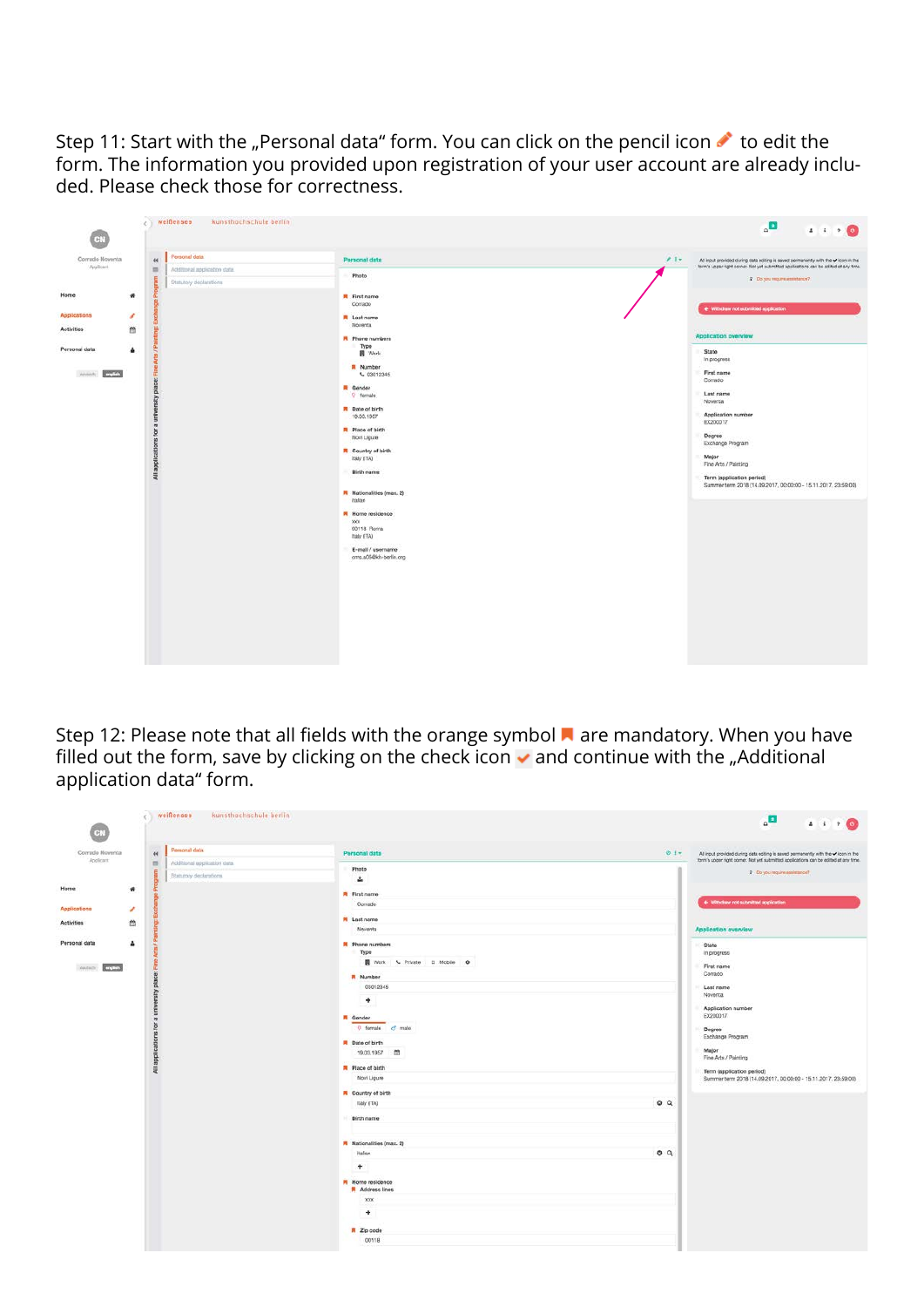Step 13: Fill out the "Additional application data" form. Make sure that you have uploaded all necessary documents: (1) Artistic portfolio (PDF file, max. 20MB), (2) Motivation letter (PDF file, ca. 1 page), (3) Nomination letter from the international office of your home institution **or** Proof of enrollment **or** Certificate of scholarship (PDF file). Click save v and move on to the "Statutory declarations" form.

|                    | weißenses<br>kunsthochschule berlin     |                                                             |          | $\overline{\mathbf{u}}_{\alpha}$<br>$4 + 1 + 0$                                      |
|--------------------|-----------------------------------------|-------------------------------------------------------------|----------|--------------------------------------------------------------------------------------|
| Corrado Noventa    | Persunal data<br>#                      | Additional application data                                 | 40.014   | All input provided during cata editing is seved permanently with the w loon in the   |
| Applicant          | $\equiv$<br>Additional application data | rype                                                        |          | form's upper right corner. Not yet submitted applications can be edited at any time. |
|                    | Statutory declarations                  | <b>#</b> Primary residence <b>#</b> Office address <b>O</b> |          | 9 Do you require assistance?                                                         |
| Home<br>×          |                                         | <b>R</b> Address lines                                      |          |                                                                                      |
|                    |                                         | Muster Street 58                                            |          | + Withdraw not submitted application                                                 |
| Applications<br>×  |                                         | $+$                                                         |          |                                                                                      |
| 曲<br>Activities    |                                         |                                                             |          | <b>Application overview</b>                                                          |
|                    |                                         | R Zip code                                                  |          |                                                                                      |
| Personal data<br>٠ |                                         | 10117                                                       |          | State                                                                                |
|                    |                                         | R City                                                      |          | In progress                                                                          |
| match<br>checkech. |                                         | Berlin                                                      |          | First name<br>Corrado                                                                |
|                    |                                         | <b>R</b> Country                                            |          |                                                                                      |
|                    |                                         | Germany (DEU)                                               | 0Q       | Last name<br>Noventa                                                                 |
|                    |                                         | Region                                                      |          | Application number                                                                   |
|                    |                                         |                                                             | $\alpha$ | EX200017                                                                             |
|                    |                                         |                                                             |          | Degree                                                                               |
|                    |                                         | <b>R</b> Specialization<br>Painting                         |          | Exchange Program                                                                     |
|                    |                                         |                                                             |          | Major                                                                                |
|                    | 몸                                       | Data type: String (A sequence of sighs-numeric characters.) |          | Fine Arts / Painting                                                                 |
|                    | $\overline{z}$                          |                                                             |          | Term (application period)                                                            |
|                    |                                         | <b>R</b> Term of studies                                    |          | Summer term 2018 (14.09.2017, 00:00:00 - 15.11.2017, 23:59:00)                       |
|                    |                                         | $\mathbf{g}$                                                |          |                                                                                      |
|                    |                                         |                                                             |          |                                                                                      |
|                    |                                         | Exchange coordinator                                        |          |                                                                                      |
|                    |                                         |                                                             |          |                                                                                      |
|                    |                                         | R Name, first name of the exchange coordinator              |          |                                                                                      |
|                    |                                         | Jane Muster                                                 |          |                                                                                      |
|                    |                                         |                                                             |          |                                                                                      |
|                    |                                         | Data type: String (A sequence of alpha-numeric charactors.) |          |                                                                                      |
|                    |                                         |                                                             |          |                                                                                      |
|                    |                                         | R E-Mail of the exchange coordinator                        |          |                                                                                      |
|                    |                                         | j.muster@muster.com                                         |          |                                                                                      |
|                    |                                         |                                                             |          |                                                                                      |
|                    |                                         | Language sidle                                              |          |                                                                                      |
|                    |                                         |                                                             |          |                                                                                      |
|                    |                                         | <b>R</b> German skills                                      |          |                                                                                      |

Step 14: Before you click save, please be sure to upload either a nomination letter from the international office of your home institution, proof of enrollment or a certificate of scholarship. If you don't, all changes you have made on this form will be lost. If you don't have one of these documents at hand and wish to upload them later, you can upload a blank PDF file.

| <b>Hello Kitty</b> | #                   | <b>Ubersicht</b>            | Angaben zur Bewerbung                                                                                                                                                                                                                                        |              | VQ  | Alle bei einer Datenbearbeitung getätigten Eingaben werden.                                                          |
|--------------------|---------------------|-----------------------------|--------------------------------------------------------------------------------------------------------------------------------------------------------------------------------------------------------------------------------------------------------------|--------------|-----|----------------------------------------------------------------------------------------------------------------------|
| Bewerber in        | m                   | Personliche Daten           | PUF KULKEISLAULUISARII                                                                                                                                                                                                                                       | 490,20 KB    | - U | über das √-Symbol in der rechten oberen Ecke des Formulars<br>dauerhaft gespeichert. Noch nicht eingereichte Anträge |
|                    | Studium             | Angaben zur Bewerbung-      | <b>N</b> Motivationsschreiben                                                                                                                                                                                                                                |              |     | konnen Sie jederzeit weiter bearbeiten.<br>9 Benotigen Ste Hilfe?                                                    |
| Startseite         | 舜                   | Eidesstattliche Erklärungen | PDF v4p handout_final WS.pdf                                                                                                                                                                                                                                 | 171.91 KB 上自 |     |                                                                                                                      |
| Bewerbungen        | ₽                   |                             | <b>Besondere Bedürfnisse</b><br>n/a                                                                                                                                                                                                                          |              |     | + Nicht eingereichte Gewerbung zurückziehen                                                                          |
| Persönliche Daten  | 2                   |                             |                                                                                                                                                                                                                                                              |              |     |                                                                                                                      |
|                    | <b>Bildt</b>        |                             |                                                                                                                                                                                                                                                              |              |     | Antragsübersicht                                                                                                     |
| angilah.           | Kunst /             |                             | 固                                                                                                                                                                                                                                                            |              |     | <b>Status</b><br>In Bearbeitung                                                                                      |
|                    |                     |                             | Optionale Dokumente (Mind. eine Angabe erforderlich)                                                                                                                                                                                                         |              |     | Vorname<br>Hello                                                                                                     |
|                    | Studienplatz: Freie |                             | Nominierung durch Partnerhochschule<br>土                                                                                                                                                                                                                     |              |     | Nachname<br>Kitty                                                                                                    |
|                    | einen:              |                             | Eines der folgenden Kriterien muss gelten:<br>· Im Feld Nominierung durch Partnerhochschule muss eine Angabe erfolgen.<br>· Im Feld Immatrikulationsbescheinigung muss eine Angabe erfolgen.<br>· Im Feld Stipendienbescheinigung muss eine Angabe erfolgen. |              |     | <b>Abschluss</b><br>Austausch-Studium<br>Studienfach                                                                 |
|                    |                     |                             | Immatrikulationsbescheinigung                                                                                                                                                                                                                                |              |     | Freie Kunst / Bildhauerei                                                                                            |
|                    |                     |                             | 土                                                                                                                                                                                                                                                            |              |     | Semester (Bewerbungszeitraum)<br>Sommersemester 2018 (05.10.2017, 00:00:00 -                                         |
|                    | Bewerbung auf       |                             | Eines der folgenden Kriterien muss gelten:<br>· Im Feld Nominierung durch Partnerhochschule muss eine Angabe erfolgen.<br>· Im Feld Immatrikulationsbescheinigung muss eine Angabe erfolgen.<br>· Im Feld Stipendienbescheinigung muss eine Angabe erfolgen. |              |     | 15.11.2017, 23:59:00)                                                                                                |
|                    |                     |                             | Stipendlenbescheinigung                                                                                                                                                                                                                                      |              |     |                                                                                                                      |
|                    |                     |                             | 1                                                                                                                                                                                                                                                            |              |     |                                                                                                                      |
|                    |                     |                             | Eines der folgenden Kriterien muss gelten:<br>· Im Feld Nominierung durch Partnerhochschule muss eine Angabe erfolgen.<br>· Im Feld Immatrikulationsbescheinigung muss eine Angabe erfolgen.<br>· Im Feld Stipendienbescheinigung muss eine Angabe erfolgen. |              |     |                                                                                                                      |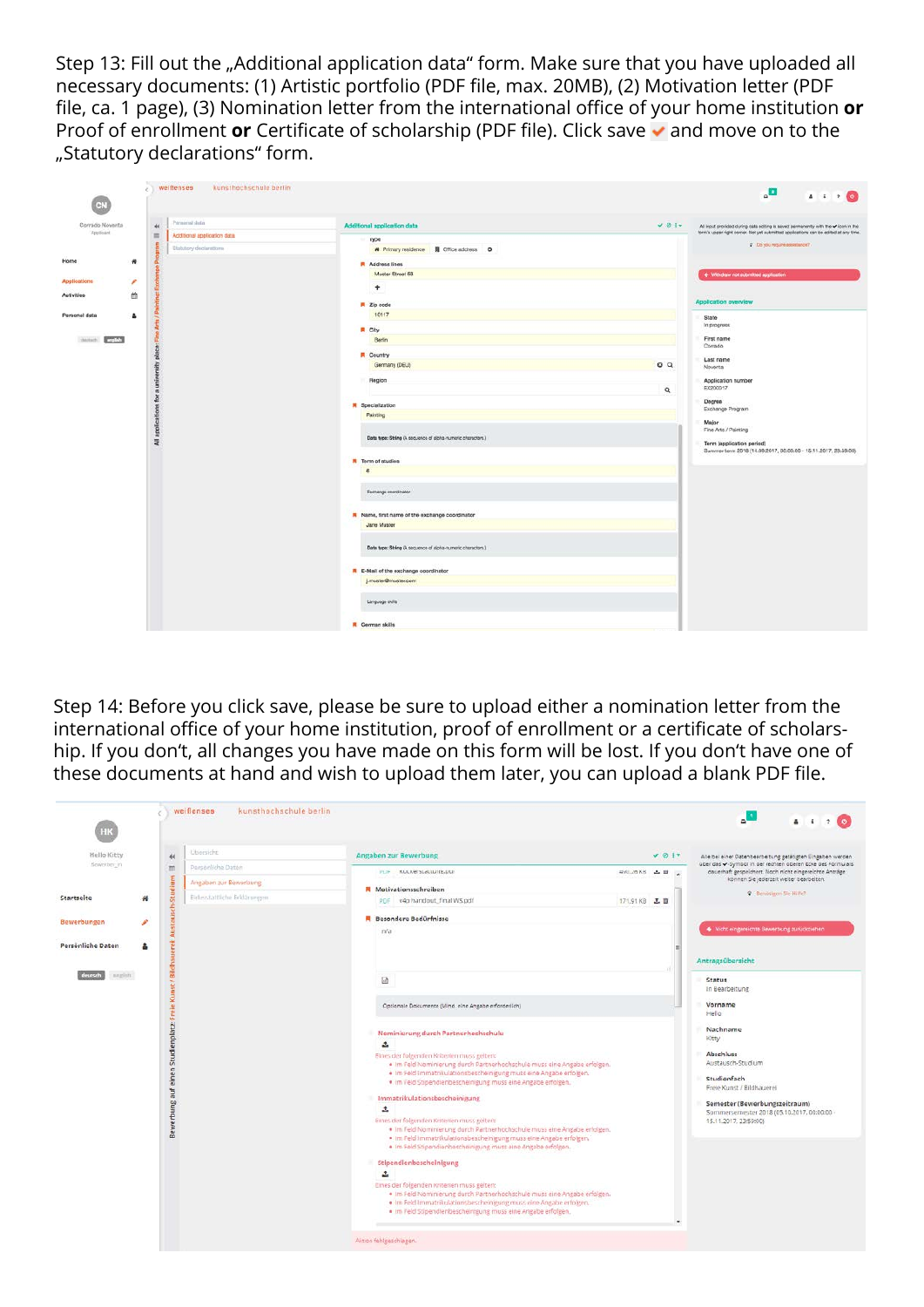Step 15: Check both boxes to confirm the statutory declarations and click on the check  $\blacktriangledown$ button to save.

| œ.                                           |                                                    | weißensen<br>kunsthochschule berlin                                    |                                                                                                                                                                                                                                                                                                                                                                                                                                        | $\overline{\mathbf{u}}_{\mathbf{a}}$<br>4170                                                                                                                                                                                                                                                          |
|----------------------------------------------|----------------------------------------------------|------------------------------------------------------------------------|----------------------------------------------------------------------------------------------------------------------------------------------------------------------------------------------------------------------------------------------------------------------------------------------------------------------------------------------------------------------------------------------------------------------------------------|-------------------------------------------------------------------------------------------------------------------------------------------------------------------------------------------------------------------------------------------------------------------------------------------------------|
| Corrado Noventa<br>Applicant                 | 44<br>$\equiv$                                     | Forsonal data<br>Additional application data<br>Statutory declarations | $-01-$<br>Statuto<br><b>R</b> Statutory declarations<br>affirm that the information given regarding duration of study and graduation is truthful and accurate.                                                                                                                                                                                                                                                                         | All input provided during data editing is saved permanently with the v idon in the<br>form's upper right corner. Not yet submitted applications can be edited at any time.<br>Technisian military cor. Q.                                                                                             |
| Home<br>Applications<br><b>Activities</b>    | $\boldsymbol{\#}$<br>$\overline{\phantom{a}}$<br>曲 |                                                                        | C I confirm, that I have read and understood the Entrance and Admission Regulations: http://www.kh-<br>berlin.de/studium/studienorganisation/zulassungsordnung.html. I am aware that an incomplete application cannot be considered for the<br>admissions process.<br>Please accept the declarations of consent as these are a prensulaite for the submission of your application due to procedural reasons. You can edit the form via | + Withdraw not submitted application                                                                                                                                                                                                                                                                  |
| Personal data<br><b>myleh</b><br>should also | Δ<br>后<br>$\overline{\overline{z}}$                |                                                                        | the # symbol in the upper right hand corner.                                                                                                                                                                                                                                                                                                                                                                                           | <b>Application overview</b><br>State<br>In progress.<br>First name<br>Corrado<br>Last name<br>Noventa<br>Application number<br>EX200017<br>Degree<br>Exchange Program<br>Major<br>Fine Arts / Painting<br>Term (application period)<br>Summer term 2018 (14.09.2017, 00:00:00 - 15.11.2017, 23:59:00) |

Step 16: Once all forms have been filled out completely, a green "Submit application" button should appear on the righthand side. Please note that once you have submitted your application, you will not be able to further edit your information.

|                                        |                          | weißenses<br>kunsthochschule berlin          |                                                                                                                                                                                                                                                                                                                                                                              | a,<br>4170                                                                                                                                                                                                                                                                                           |
|----------------------------------------|--------------------------|----------------------------------------------|------------------------------------------------------------------------------------------------------------------------------------------------------------------------------------------------------------------------------------------------------------------------------------------------------------------------------------------------------------------------------|------------------------------------------------------------------------------------------------------------------------------------------------------------------------------------------------------------------------------------------------------------------------------------------------------|
| Corrado Noventa<br>Applicant           | $\rightarrow$<br>田.      | Personal data<br>Additional epplication data | $2.1 -$<br><b>Statutory declarations</b><br>R Statutory declarations                                                                                                                                                                                                                                                                                                         | All input provided during data editing is saved permany my with the w loon in the<br>form's upper right corner. Not yet submitted application can be edited at any time.<br>2 Do you mail in su<br><b>Associat</b>                                                                                   |
| Home                                   | $\#$                     | Statutory declarations                       | I affirm that the information given regarding duration of study and graduation is truthful and accurate.<br>I confirm, that I have read and understood the Entrance and Admission Regulations: http://www.kh-<br>berlin.de/studium/studienorganisation/zulassungsordnung.html. I am aware that an incomplete application cannot be considered for the<br>admissions process. | > Submit application                                                                                                                                                                                                                                                                                 |
| Applications<br>Activities             | v.<br>曲                  |                                              | Please accept the declarations of consent as these are a prerequisite for the submission of your application due to procedural reasons. You can edit the form via<br>the a symbol in the upper right hand comer.                                                                                                                                                             | + Withdraw not submitted application                                                                                                                                                                                                                                                                 |
| Personal data<br>english<br>shaultech- | ٠<br>을<br>$\overline{a}$ |                                              | Admission regulations                                                                                                                                                                                                                                                                                                                                                        | <b>Application overview</b><br>State<br>In progress<br>First name<br>Corrado<br>Last name<br>Noventa<br>Application number<br>EX200017<br>Degree<br>Exchange Program<br>Major<br>Fine Arts / Painting<br>Term (application period)<br>Summer term 2018 (14.09.2017, 00:00:00 - 15.11.2017, 23:59:00) |